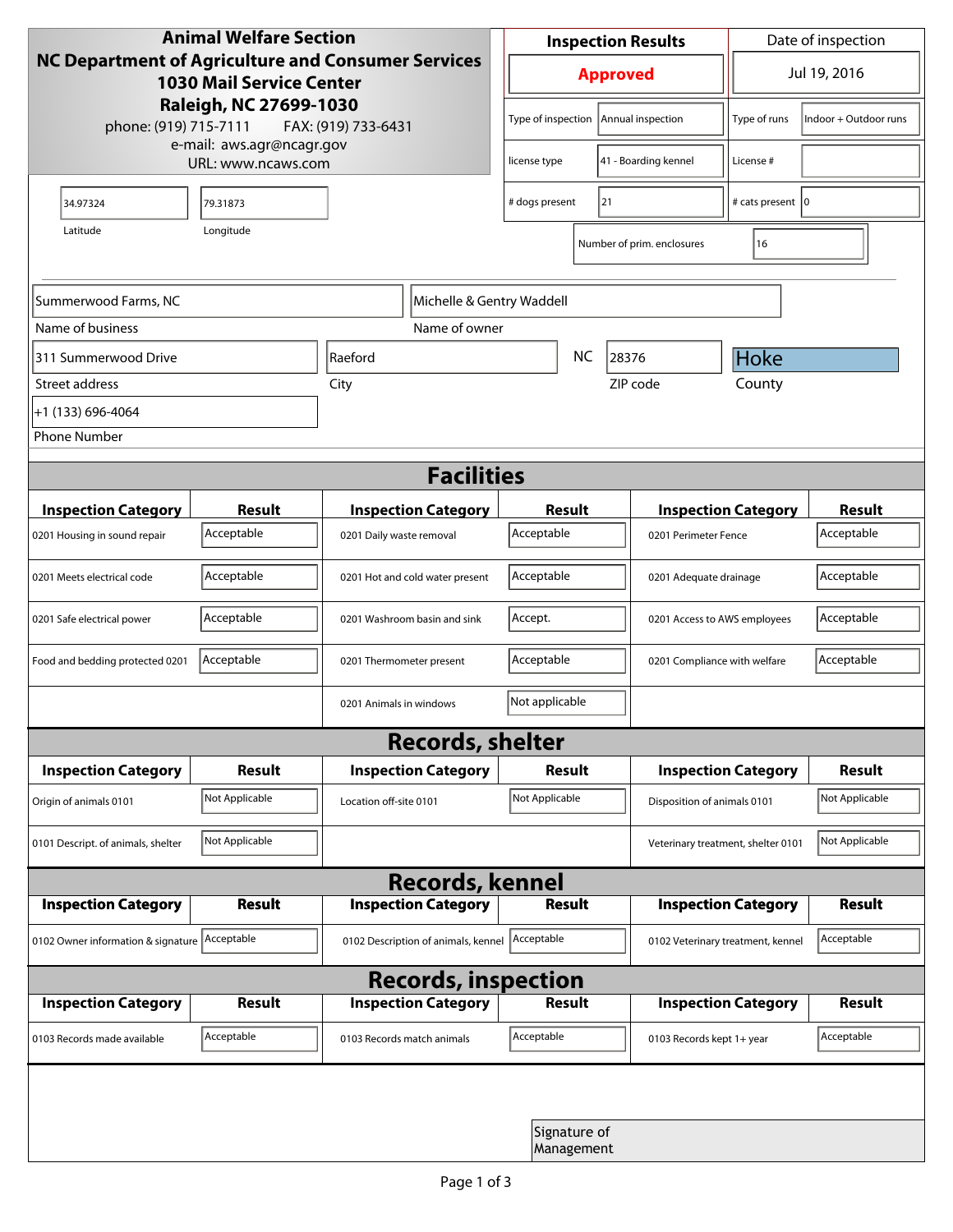| <b>Animal Welfare Section, NCDA&amp;CS</b>                  |                           |                                    | <b>Inspection Results</b> |                                     | Date of inspection |                |  |  |  |
|-------------------------------------------------------------|---------------------------|------------------------------------|---------------------------|-------------------------------------|--------------------|----------------|--|--|--|
| Inspection Report, continued                                |                           |                                    | <b>Approved</b>           |                                     | Jul 19, 2016       |                |  |  |  |
|                                                             |                           |                                    |                           |                                     |                    | <b>NC</b>      |  |  |  |
| Summerwood Farms, NC                                        | Michelle & Gentry Waddell |                                    | Raeford                   |                                     |                    |                |  |  |  |
| <b>Indoor facilities</b>                                    |                           |                                    |                           |                                     |                    |                |  |  |  |
| <b>Inspection Category</b>                                  | <b>Result</b>             | <b>Inspection Category</b>         | Result                    | <b>Inspection Category</b>          |                    | <b>Result</b>  |  |  |  |
| 0202 Ambient temperature, indoor                            | Acceptable                | 0202 Ventilation, indoor           | Acceptable                | Acceptable<br>0202 Lighting, indoor |                    |                |  |  |  |
| 0202 Imperv./Sanitary surf., indoor                         | Acceptable                | 0202 Drainage, indoor              | Acceptable                |                                     |                    |                |  |  |  |
|                                                             |                           | <b>Outdoor facilities</b>          |                           |                                     |                    |                |  |  |  |
| <b>Inspection Category</b>                                  | <b>Result</b>             | <b>Inspection Category</b>         | Result                    | <b>Inspection Category</b>          |                    | <b>Result</b>  |  |  |  |
| 0203 Impervious surfaces, outdoor                           | Acceptable                | 0203 Housing, 1 per animal         | Not Applicable            | 0203 Protection from elements       |                    | Acceptable     |  |  |  |
| 0203 Owner advised, outdoor                                 | Acceptable                | 0203 Drainage, outdoor             | Acceptable                |                                     |                    |                |  |  |  |
| <b>Primary enclosures</b>                                   |                           |                                    |                           |                                     |                    |                |  |  |  |
| <b>Inspection Category</b>                                  | <b>Result</b>             | <b>Inspection Category</b>         | Result                    | <b>Inspection Category</b>          |                    | <b>Result</b>  |  |  |  |
| 0204 Drainage prev. cross contam.                           | Acceptable                | 0204 Fence height >= 5 feet        | Acceptable                | 0204 1:10 ratio, person: human      |                    | Not Applicable |  |  |  |
| 0204 Surf. impervious to moisture                           | Acceptable                | 0204 Enclosure is escape proof     | Acceptable                | 0204 Cats, $>=$ 4 sq. ft. / adult   |                    | Not Applicable |  |  |  |
| 0204 Prevent contact with wood                              | Acceptable                | 0204 Solid resting surface         | Acceptable                | 0204 Cats, $<= 12$ / enclosure      |                    | Not Applicable |  |  |  |
| 0204 Enclosures in sound repair                             | Acceptable                | 0204 Cats, raised resting surface  | Not Applicable            | 0204 Cats, 1 litter pan / 3 adults  |                    | Not Applicable |  |  |  |
| 0204 Size of enclosure                                      | Acceptable                | 0204 Dogs, supervision if > 4      | Acceptable                |                                     |                    |                |  |  |  |
|                                                             |                           | Feeding                            |                           |                                     |                    |                |  |  |  |
| <b>Inspection Category</b>                                  | <b>Result</b>             | <b>Inspection Category</b>         | <b>Result</b>             | <b>Inspection Category</b>          |                    | <b>Result</b>  |  |  |  |
| 0205 Feeding, 1x / day, adult                               | Acceptable                | 0205 Feeding, 1 bowl / adult       | Acceptable                | 0205 Feeding, commercial food       |                    | Acceptable     |  |  |  |
| 0205 Feeding, bowl in good repair                           | Acceptable                | 0205 Feeding, quality food         | Acceptable                | 0205 Feeding, bowl is protected     |                    | Acceptable     |  |  |  |
| 0205 Feeding, 2x / day, young                               | Acceptable                |                                    |                           |                                     |                    |                |  |  |  |
| <b>Watering</b>                                             |                           |                                    |                           |                                     |                    |                |  |  |  |
| <b>Inspection Category</b>                                  | Result                    | <b>Inspection Category</b>         | <b>Result</b>             |                                     |                    |                |  |  |  |
| 0206 Watering, continuous access                            | Acceptable                | 0206 Watering, bowl in good repair | Acceptable                |                                     |                    |                |  |  |  |
| <b>Sanitation/Employees/Classification &amp; Separation</b> |                           |                                    |                           |                                     |                    |                |  |  |  |
| <b>Inspection Category</b>                                  | <b>Result</b>             | <b>Inspection Category</b>         | <b>Result</b>             | <b>Inspection Category</b>          |                    | <b>Result</b>  |  |  |  |
| 0207 Waste removal 2x / day                                 | Acceptable                | 0207 Grounds overgrown             | Acceptable                | 0207 Young given social interact.   |                    | Not Applicable |  |  |  |
| 0207 Animals removed while clean                            | Acceptable                | 0207 Pest Control                  | Acceptable                | 0207 Species separated              |                    | Acceptable     |  |  |  |
| Signature of<br>Management                                  |                           |                                    |                           |                                     |                    |                |  |  |  |